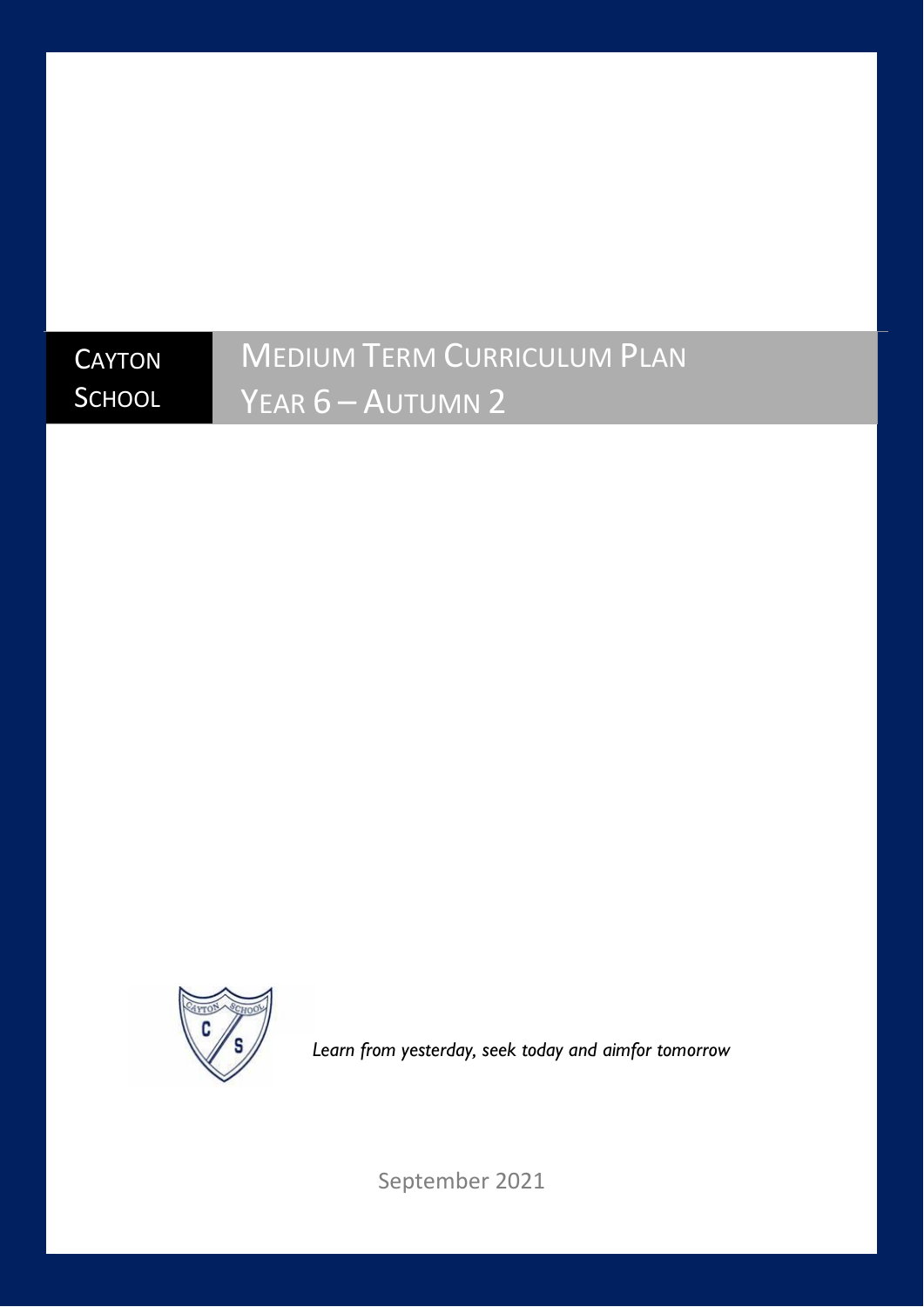## **Science Driver: The Circularity System**

## **Key Enquiry: Why is the heart the most important pump that we own?**

## **Science Driver**

| <b>Working Scientifically</b> |                                                                                                                                                                  |        |                                                                                                                                                                                                                        |
|-------------------------------|------------------------------------------------------------------------------------------------------------------------------------------------------------------|--------|------------------------------------------------------------------------------------------------------------------------------------------------------------------------------------------------------------------------|
| $\Box$                        | Know which type of investigation is needed to<br>suit particular scientific enquiry e.g. looking at<br>the relationship between pulse and exercise               | □      | Use a range of written methods to report<br>findings, including focusing on the planning,<br>doing and evaluating phases                                                                                               |
| ❏                             | Set up a fair test when needed e.g. does light<br>travel in straight lines?                                                                                      | □      | Clear about what has been found out from<br>their enquiry and can relate this to others in<br>class                                                                                                                    |
| □                             | Know how to set up an enquiry based<br>investigation e.g. what is the relationship<br>between oxygen and blood?                                                  | □      | Explanations set out clearly why something<br>has happened and its possible impact on<br>other things                                                                                                                  |
| $\Box$                        | Know what the variables are in a given<br>enquiry and can isolate each one when<br>investigating                                                                 | □      | Aware of the need to support conclusions with<br>evidence                                                                                                                                                              |
| ❏                             | Justify which variable has been isolated in<br>scientific investigation                                                                                          | $\Box$ | Keep an on-going record of new scientific<br>words that they have come across for the first<br>time and use these regularly in future<br>scientific write ups                                                          |
| ◻                             | Use all measurements as set out in Year 6<br>mathematics (measurement), including<br>capacity, mass, ratio and proportion                                        | □      | Use diagrams, as and when necessary, to<br>support writing and be confident enough to<br>present findings orally in front of the class                                                                                 |
| $\Box$                        | Able to record data and present them in a<br>range of ways including diagrams, labels,<br>classification keys, tables, scatter graphs and<br>bar and line graphs | □      | Able to give an example of something they<br>have focused on when supporting a scientific<br>theory e.g. classifying vertebrate and<br>invertebrate creatures or why certain<br>creatures choose their unique habitats |
| $\Box$                        | Make accurate predictions based on<br>information gleaned from their investigations<br>and create new investigations as a result                                 | □      | Frequently carry out research when<br>investigating a scientific principle or theory                                                                                                                                   |
|                               | $\Box$ Able to present information related to scientific<br>enquiries in a range of ways including using IT<br>such as power-point, animoto and iMovie           |        |                                                                                                                                                                                                                        |

| What I need the children to learn |                                         | <b>Possible learning experiences</b>         |
|-----------------------------------|-----------------------------------------|----------------------------------------------|
|                                   | <b>Animals, including humans</b>        |                                              |
|                                   | The circulatory system                  |                                              |
|                                   | Water transportation                    |                                              |
|                                   | Impact of exercise on body              |                                              |
|                                   | Identify and name the main parts of the | <b>Fact-files about the heart</b>            |
|                                   | human circulatory system                | Make a medical information leaflet about     |
|                                   | Know the function of the heart, blood   | diet, drugs, exercise and lifestyle on the   |
|                                   | vessels and blood                       | body - link to circulatory system and mental |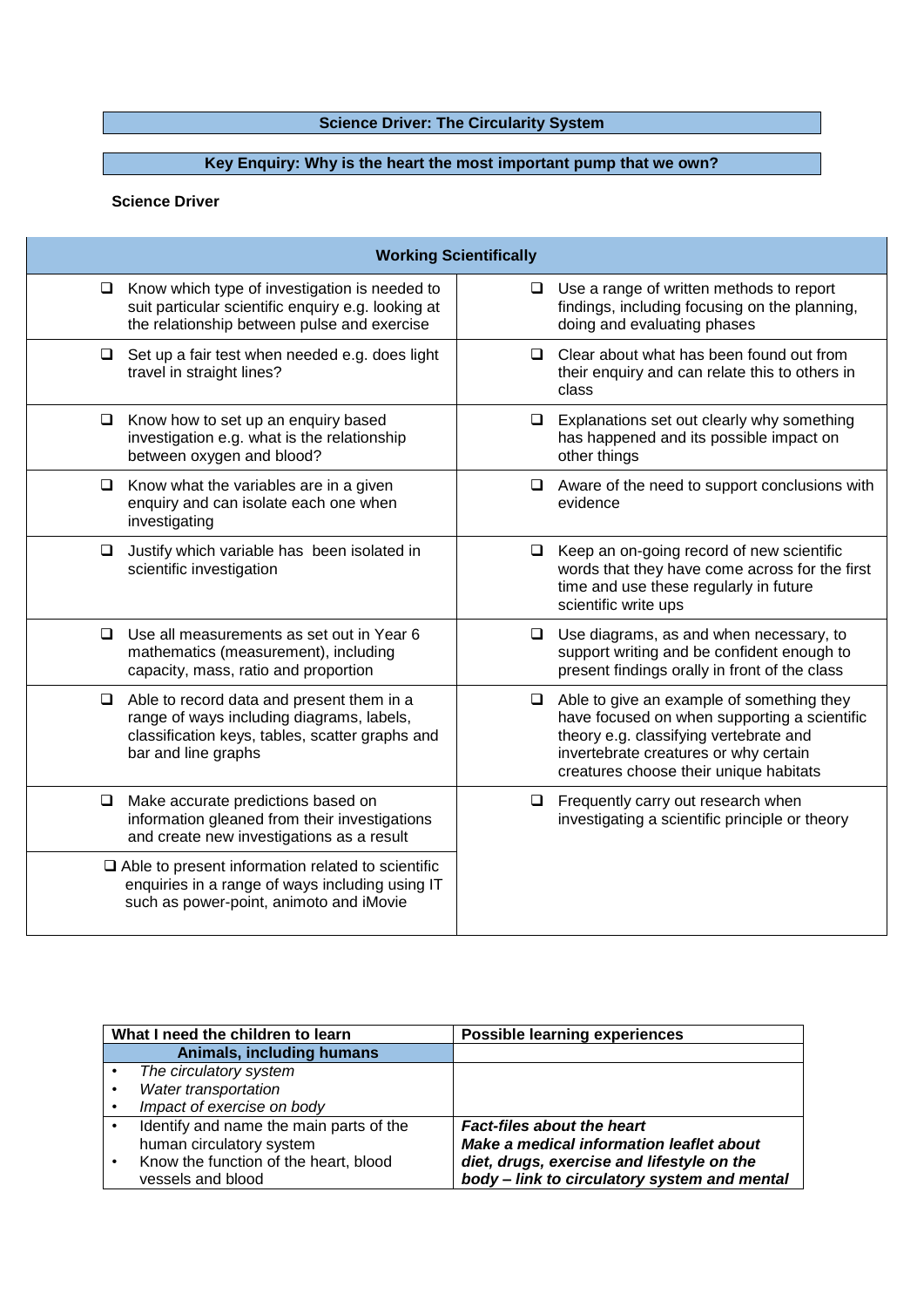| Know the impact of diet, exercise, drugs<br>and lifestyle on health<br>Know the ways in which nutrients and water<br>are transported in animals, including<br>humans | health<br>Make a beating heart (look on-line) - home<br>science tools explains the science behind it<br>Twinkl have a really good lesson plan on<br>nutrients and water transportation with<br>power point and detailed diagrams on<br>intricate parts and functions - called animals<br>including humans transporting water and<br>nutrients |
|----------------------------------------------------------------------------------------------------------------------------------------------------------------------|-----------------------------------------------------------------------------------------------------------------------------------------------------------------------------------------------------------------------------------------------------------------------------------------------------------------------------------------------|
|----------------------------------------------------------------------------------------------------------------------------------------------------------------------|-----------------------------------------------------------------------------------------------------------------------------------------------------------------------------------------------------------------------------------------------------------------------------------------------------------------------------------------------|

## **Geography**

| What I need the children to learn                                                                                                                                                                                                                                        | <b>Possible learning experiences</b>                                                                                                                                                  |
|--------------------------------------------------------------------------------------------------------------------------------------------------------------------------------------------------------------------------------------------------------------------------|---------------------------------------------------------------------------------------------------------------------------------------------------------------------------------------|
| <b>Locational Knowledge</b>                                                                                                                                                                                                                                              |                                                                                                                                                                                       |
| locate the world's countries, using maps to<br>focus on Europe (including the location of<br>Russia) and North and South America,<br>concentrating on their environmental regions,<br>key physical and human characteristics,<br>countries, and major cities             |                                                                                                                                                                                       |
| Know the names of a number of European<br>capitals<br>Know the names of, and locate, a number of<br>٠<br>South or North American countries                                                                                                                               | Sea pollution effects<br>Italy study - physical/ human characteristics<br><b>Grand Canyon comparison</b><br><b>Numbered countries research lesson</b><br><b>Study of the Americas</b> |
| <b>Locational Knowledge</b>                                                                                                                                                                                                                                              |                                                                                                                                                                                       |
| identify the position and significance of latitude,<br>longitude, Equator, Northern Hemisphere,<br>Southern Hemisphere, the Tropics of Cancer<br>and Capricorn, Arctic and Antarctic Circle, the<br>Prime/Greenwich Meridian and time zones<br>(including day and night) |                                                                                                                                                                                       |
| Know about time zones and work out<br>differences                                                                                                                                                                                                                        | <b>Links to Science Night/Day</b><br><b>Hemisphere/ Seasons study</b><br>Differences in Maths lesson                                                                                  |

## **Physical Education – Follow Real P.E. and supplement with NC P.E. experiences**

| What I need the children to learn                                                                                                                                                                                             | <b>Possible learning experiences</b> |
|-------------------------------------------------------------------------------------------------------------------------------------------------------------------------------------------------------------------------------|--------------------------------------|
| <b>Athletics</b>                                                                                                                                                                                                              |                                      |
| use running, jumping, throwing and catching in<br>isolation and in combination                                                                                                                                                |                                      |
| demonstrate stamina and increase strength                                                                                                                                                                                     |                                      |
| <b>Competitive Games</b>                                                                                                                                                                                                      |                                      |
| play competitive games, modified where<br>appropriate [for example, badminton, basketball,<br>cricket, football, hockey, netball, rounders and<br>tennis], and apply basic principles suitable for<br>attacking and defending |                                      |
| agree and explain rules to others<br>work as a team and communicate a plan<br>lead others in a game situation when the<br>need arises                                                                                         |                                      |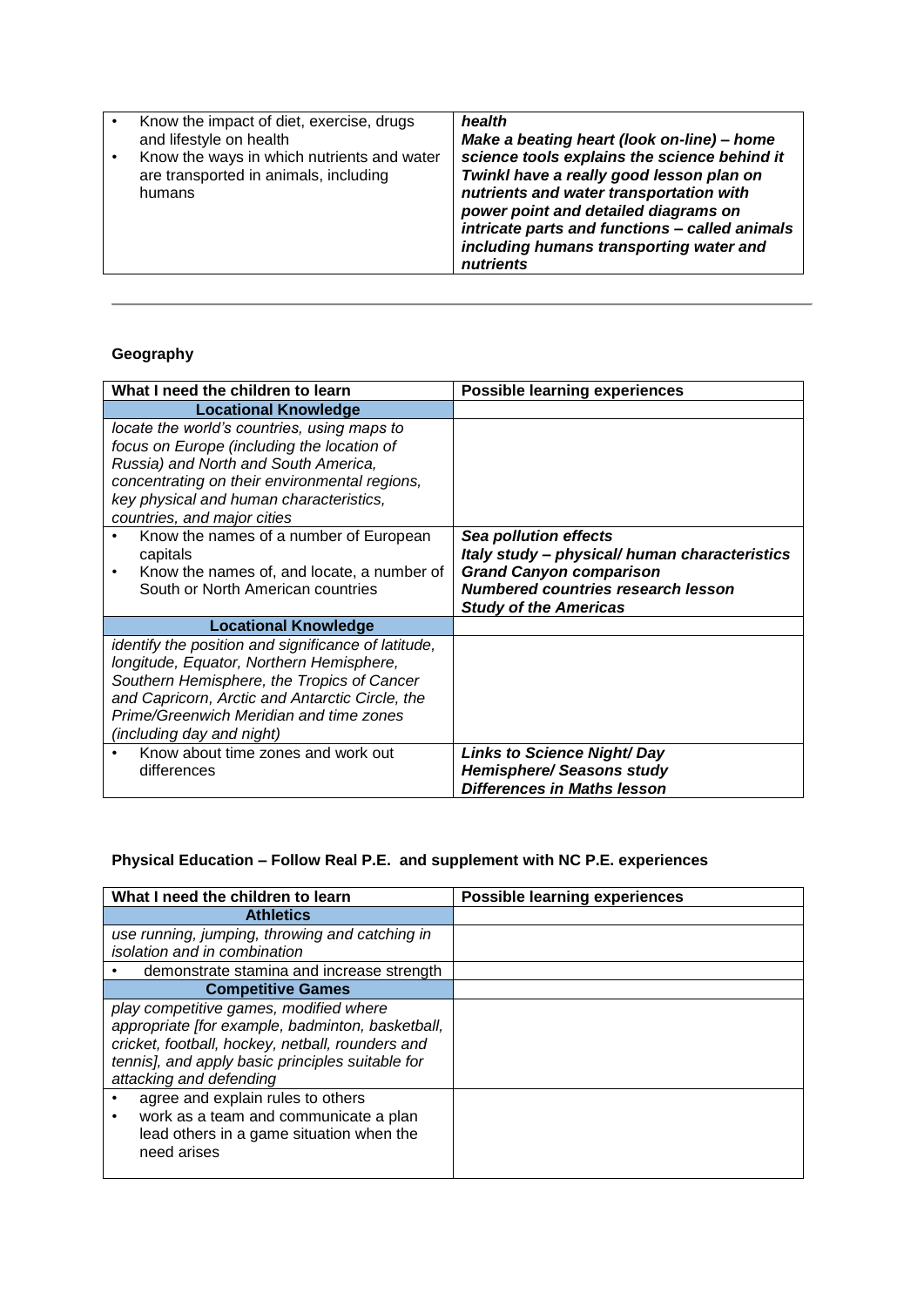| <b>Gymnastics</b>                                                         |                                      |
|---------------------------------------------------------------------------|--------------------------------------|
| develop flexibility, strength, technique, control                         |                                      |
| and balance [for example, through athletics and                           |                                      |
| gymnastics]                                                               |                                      |
| combine own work with that of others                                      |                                      |
| sequences to specific timings                                             |                                      |
| <b>Dance</b>                                                              | X <sub>2</sub> Weeks                 |
| perform dances using a range of movement<br>patterns                      |                                      |
| develop sequences in a specific style                                     | Design own dances in pairs/groups to |
| choose own music and style                                                | music                                |
|                                                                           | <b>Links to Real PE 2</b>            |
| <b>Outdoor and Adventurous Activity</b>                                   |                                      |
| take part in outdoor and adventurous activity                             |                                      |
| challenges both individually and within a team                            |                                      |
| plan a route and a series of clues for                                    |                                      |
| someone else                                                              |                                      |
| plan with others, taking account of safety                                |                                      |
| and danger                                                                |                                      |
| <b>Evaluate</b>                                                           |                                      |
| compare their performances with previous ones                             |                                      |
| and demonstrate improvement to achieve their                              |                                      |
| personal best                                                             |                                      |
| know which sports they are good at and find<br>out how to improve further |                                      |
| Real P.E.                                                                 |                                      |
| <b>Unit 2Creative</b>                                                     |                                      |
| I can respond imaginatively to different                                  |                                      |
| situations adapting and adjusting my skills,                              |                                      |
| movements or tactics so they are different                                |                                      |
| from or in contrast to others.                                            |                                      |
| <b>Nigel Carson Sessions</b>                                              |                                      |
|                                                                           |                                      |
|                                                                           |                                      |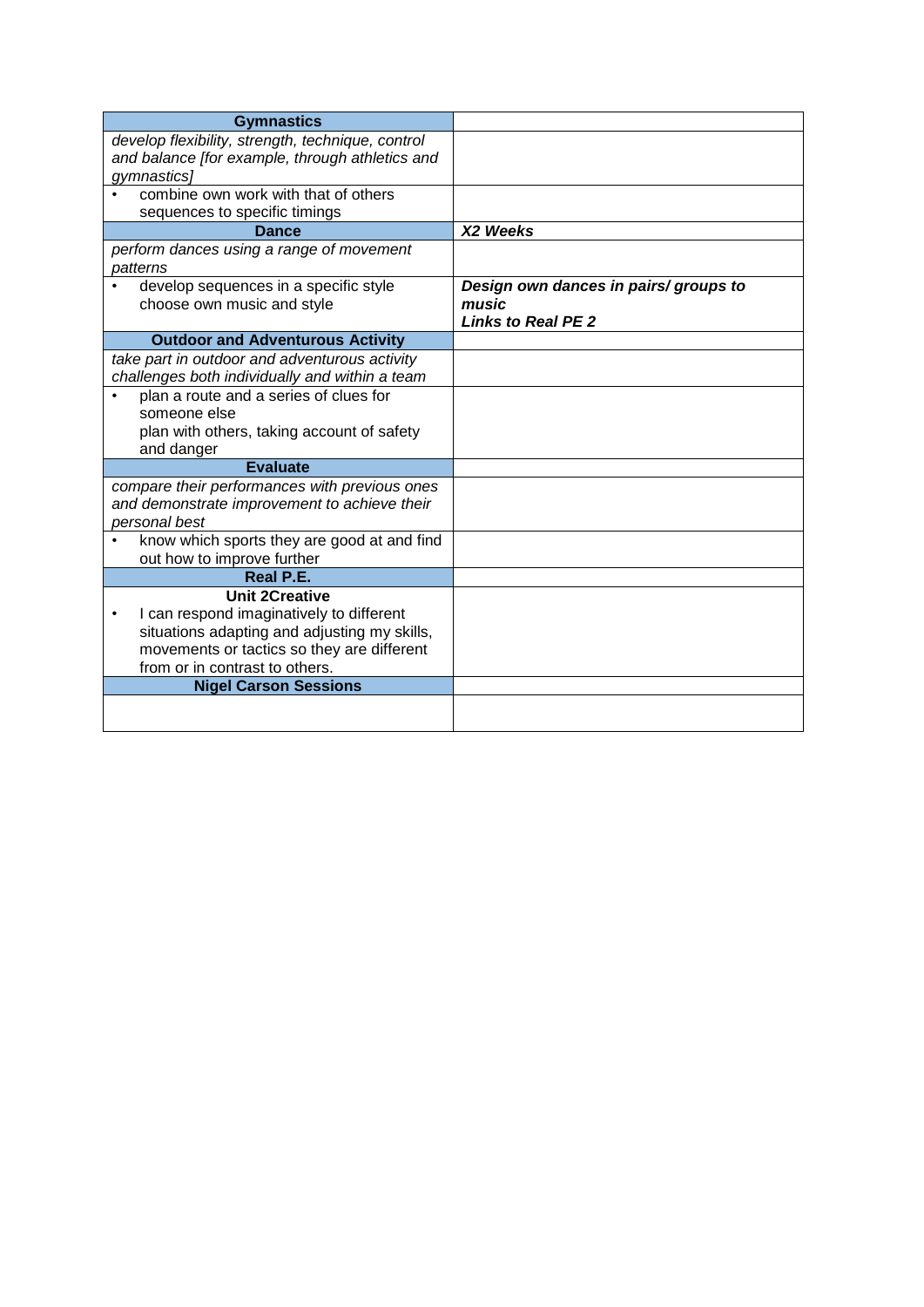#### **PSHE**

| What I need the children to learn                                                                                                                                                                                                                                                                                                                                                                                                                                                                                                  | <b>Possible learning experiences</b>                                                                                                                                                                                                                                                                                                                                                                                                                                                                 |
|------------------------------------------------------------------------------------------------------------------------------------------------------------------------------------------------------------------------------------------------------------------------------------------------------------------------------------------------------------------------------------------------------------------------------------------------------------------------------------------------------------------------------------|------------------------------------------------------------------------------------------------------------------------------------------------------------------------------------------------------------------------------------------------------------------------------------------------------------------------------------------------------------------------------------------------------------------------------------------------------------------------------------------------------|
| <b>Celebrating Difference</b>                                                                                                                                                                                                                                                                                                                                                                                                                                                                                                      | <b>Resource links from: Jigsaw</b>                                                                                                                                                                                                                                                                                                                                                                                                                                                                   |
| • Know that there are different perceptions of<br>'being normal' and where these might come<br>from<br>• Know that being different could affect<br>someone's life<br>• Know that power can play a part in a bullying<br>or conflict situation<br>• Know that people can hold power over others<br>individually or in a group<br>• Know why some people choose to bully<br>others<br>• Know that people with disabilities can lead<br>amazing lives<br>• Know that difference can be a source of<br>celebration as well as conflict | In this Puzzle (unit) the class talk about<br>differences and similarities and that for some<br>people, being different is hard. The children talk<br>about bullying and how people can have power<br>over others in a group. They talk about strategies<br>for dealing with this as well as wider bullying<br>issues. The class talk about people with<br>disabilities and look at specific examples of<br>disabled people who have amazing lives and<br>achievements.<br>Please see the link below |

**[https://jigsawlivestcmsuk.blob.core.windows.net/umbraco-media/lzebuhel/07-ages-10-11](https://jigsawlivestcmsuk.blob.core.windows.net/umbraco-media/lzebuhel/07-ages-10-11-jigsaw-skills-and-knowledge-progression-for-parents.pdf) [jigsaw-skills-and-knowledge-progression-for-parents.pdf](https://jigsawlivestcmsuk.blob.core.windows.net/umbraco-media/lzebuhel/07-ages-10-11-jigsaw-skills-and-knowledge-progression-for-parents.pdf)**

## **Religious Education**

| What I need the children to learn                                         | <b>Possible learning experiences</b>                                                                                                                                                                                                                                                                                                                                                                                                                                                                                                                                                                  |
|---------------------------------------------------------------------------|-------------------------------------------------------------------------------------------------------------------------------------------------------------------------------------------------------------------------------------------------------------------------------------------------------------------------------------------------------------------------------------------------------------------------------------------------------------------------------------------------------------------------------------------------------------------------------------------------------|
| U2.8                                                                      |                                                                                                                                                                                                                                                                                                                                                                                                                                                                                                                                                                                                       |
| What difference does it make to believe in<br>ahimsa, grace and/or Ummah? | Discover and think about the meanings of<br>some key ideas in three religions, building<br>on prior learning:<br>Learn that for Hindus being harmless<br>means, for example, no violence, eating no<br>meat and wearing no leather; find out how<br>ahimsa links to ideas of karma and<br>reincarnation.<br>Find out about how Gandhi practised ahimsa<br>in the liberation of India; if people believed in<br>ahimsa, what difference would it make to<br>farming, supermarkets, your meals,<br>community relations, international relations?<br>Why doesn't everybody believe in being<br>harmless? |

#### **Foreign Languages**

| What I need the children to learn              | <b>Possible learning experiences</b> |
|------------------------------------------------|--------------------------------------|
| <b>Speaking</b>                                |                                      |
| speak in sentences, using familiar vocabulary, |                                      |
| phrases and basic language structures          |                                      |
| hold a simple conversation with at least 4     |                                      |
| exchanges                                      |                                      |
| use knowledge of grammar to speak              |                                      |